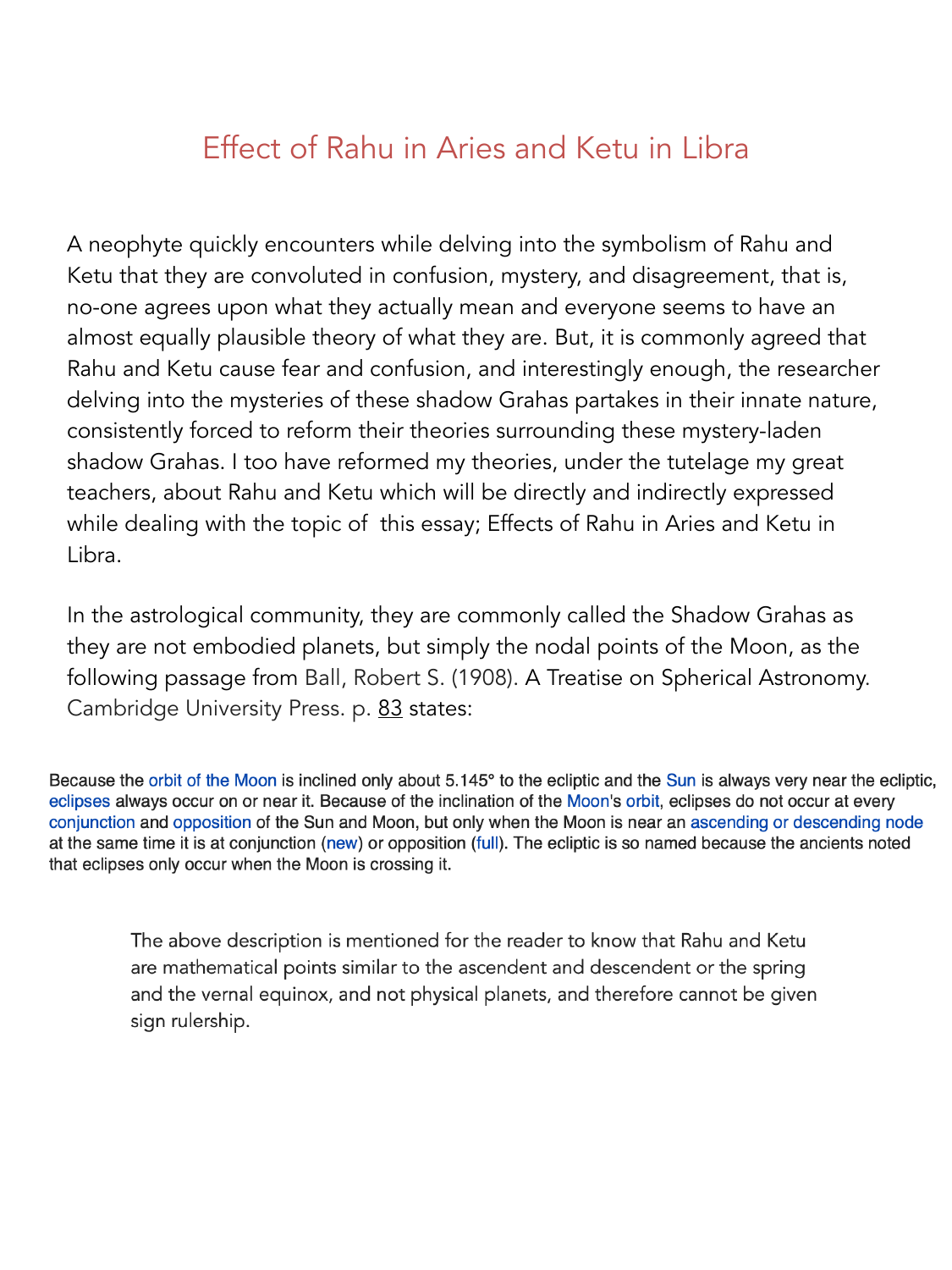In order to understand the whole, one must look into the part. Thus, we must understand what Ketu and Rahu represent and then weave a carpet of meaning with the thread of their symbols, and in order to arrive at Rahu we must first understand Ketu, to arrive at the patterns of the future we must assess the patterns of the past.

Ketu is that aspect of the psyche which has been inherited from the experiences of the past, that is, the memory imprints generated from the actions of the past. The secure flagship; the fleet of ships with a massive flag of Ketu carries the commanding admiral of the Self (Atman) into the present moment, where we are at, right now, in this seemingly concrete moment. Therefore, we act out of our Ketu security paradigm, the most deep-seated inclination of our being. The proclivities of a psyche can truly be judged by studying the Ketu's position in their birth chart..

Ketu's necessities and compulsions, arising from the momentum of the past, the many Vasanas and Samskaras give birth to our being in the present moment, the only truly real moment.

But the flagship of Ketu is only as valuable as its ability to sail with its fellow ships of the Grahas into the unexplored expanses of the Kosmos. It must leave the safe harbours of Ketu into the chaotic lunar tides of Rahu. A ship derives its ship-ness from its ability to sail, similarly, awareness or consciousness knows itself through experiencing, and thus, Ketu must inevitably sail towards the

Rahu waters.

As Rahu invokes the need to leave the safe shores, one immediately finds themselves in unknown waters, unknown lands and cultures, and places where one's individual consciousness (Manas, Moon) has no experience. This causes one to fail, fall, succeed, conquer, and thus through the bruises acquired during these adventurous worldly battles are the experiences of the consciousness which expand its awareness, and therefore, its knowledge about itself. Ketu's security paradigm begins to expands its narrow horizons. The unknown waters where the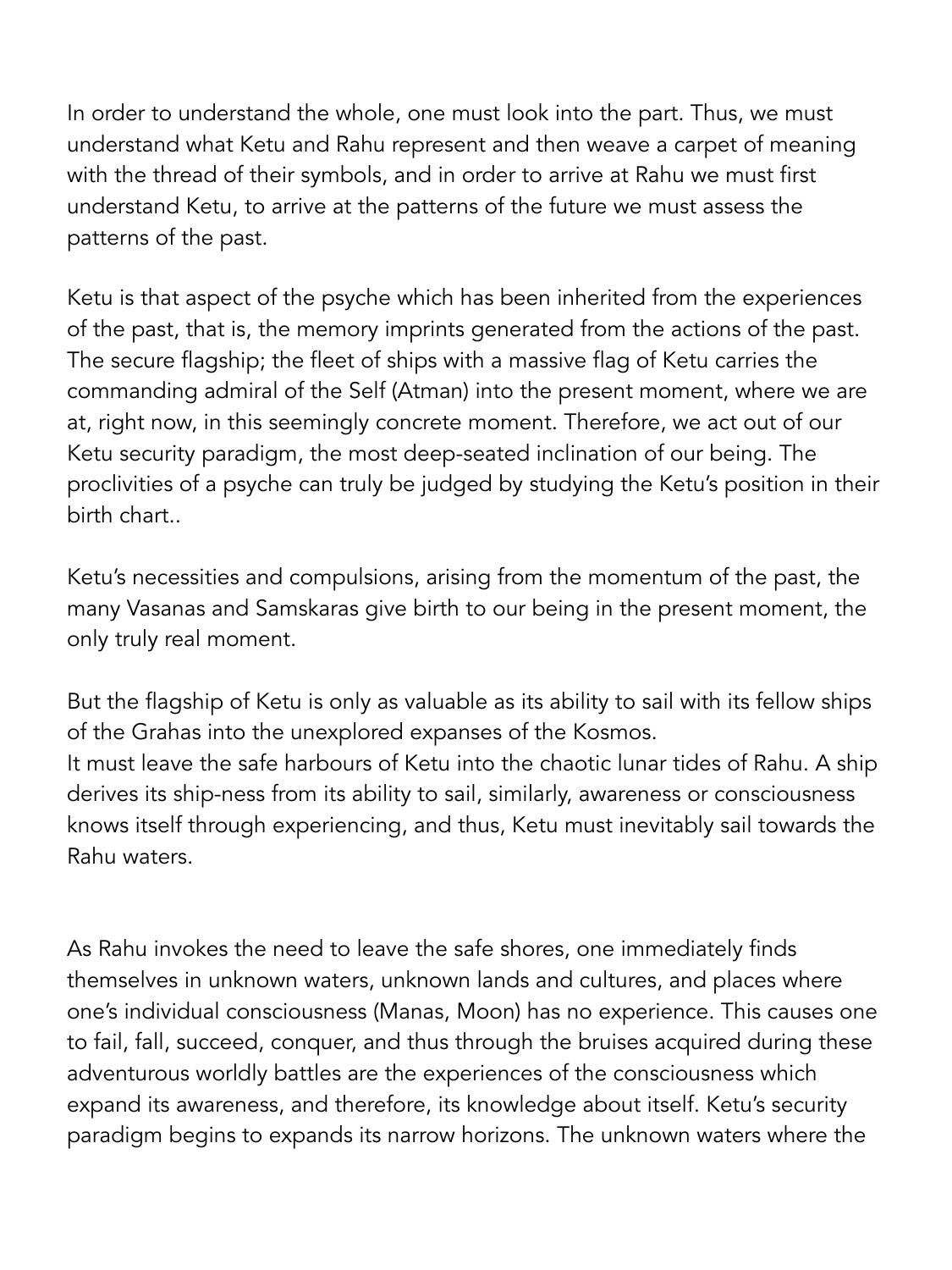dragons seemed to have resided become known kingdoms and sometimes useless expanses.

As this unknown also becomes the known, there always remains something to be known. The once Rahu waters have now become Ketu shores. The certainty and security of Ketu fails as new experiences make it falter, the knowledge of the past requires renewal to remain relevant. The uncertain and insecure Rahu must succeed in its explorations otherwise madness ensues. When retreat is a possibility the army does not fight with fervour. As Rishi Parashara explains, Rahu and Ketu are the army.

The cycle of compulsiveness, confusion, and chaos consistently completes itself, and the symbol of ouroboros, the pictorial representation, the picture which speaks a million words about the relationship of Rahu and Ketu. Compulsive seeking of Rahu is as self-destructive as the compulsive reliance of Ketu on what was once sought. It is the compassion for Ketu's failures and courage to face the new for Rahu that deliver their cyclicality to a fulfilling completion. It is knowing when and what to explore and when to stop and be satiated with the newfound security that the Rahu-Ketu axis require.

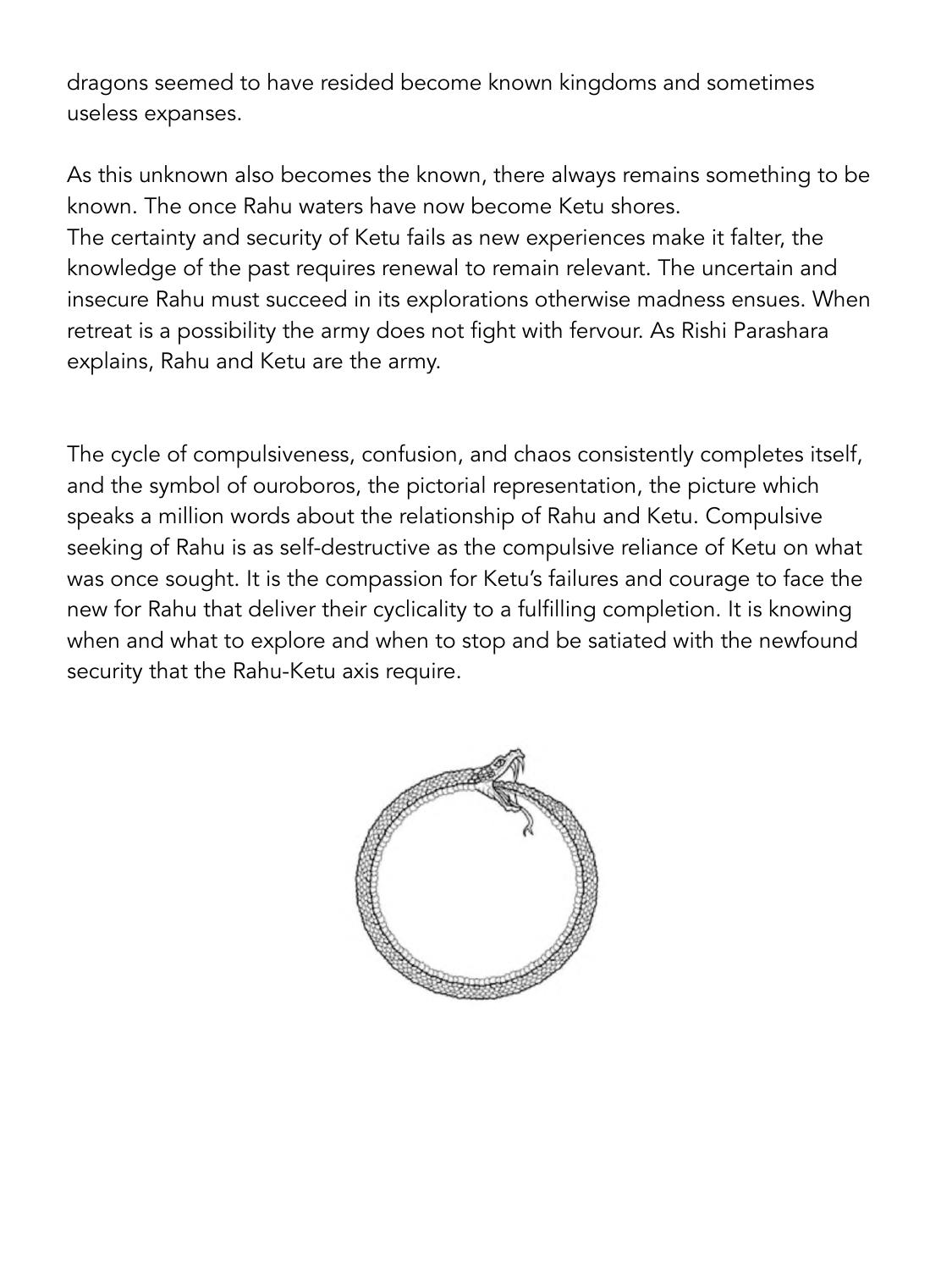#### Keyword for Rahu:

Some common keywords arising out of the symbols of Rahu are confusion, chaos, ignorance, inexperience, insatiability, insecurities, pioneering, intelligence, cleverness, courageous, exceeding, fear, fallibility, falsehood, foolhardy, deceit, diminution, disillusioned, lies, fantasy, compulsion, curious, seizer, and unknowability.

### Keywords for Ketu:

Some of the common keywords that arise out of the commonly associated symbols of Ketu are rigidity, compulsion, rage, conquered, known, intense, terrible, terrifying, security paradigm, apathy, past lives, the past, forgone, unforgiven, wanderer, perfectionist, insatiable, flag.

Rahu and Ketu are the essentially the path of our consciousness, though this evolution may involve evolution, devolution, and involution due to Karmic limitations and other laws of existence beyond intellectual comprehension. We are birthed and re-birthed until we find ourselves at the lotus feet of a perfected spiritual master who then helps us overcome Ignorance. (It is commonly understood in the Vedic Astrology communities all across India that Guru (the spiritual teacher), that is, Jupiter the only Graha which can overcome the phantasmagoric disillusionment of Rahu and Ketu).

One can say that it is in the unification of Rahu and Ketu, that is of the stilling of the mind and unveiling the nature of the Serpent of desire, and thus overcoming it, that the whole spiritual effort is directed towards. Know desire, no peace. No desire, Know peace.

## Keywords for Libra rashi:

Some of the common keywords arising out of the symbols of Libra are exchange, passion, fairness, death, trade, consequences, projection, relationships, partnerships, fulfilment, endings, re-initiation, dissolution, balance, engagement, others, customs, cultures, value, acceptance, support, distribution, release.

Ketu represents that which is known, as previously discussed, it is the safe shores and harbours where the sailors feel secure. That which falls outside the domain of the known sources of fulfilment are not considered. Ketu is narrow-minded in its perceptions of the world.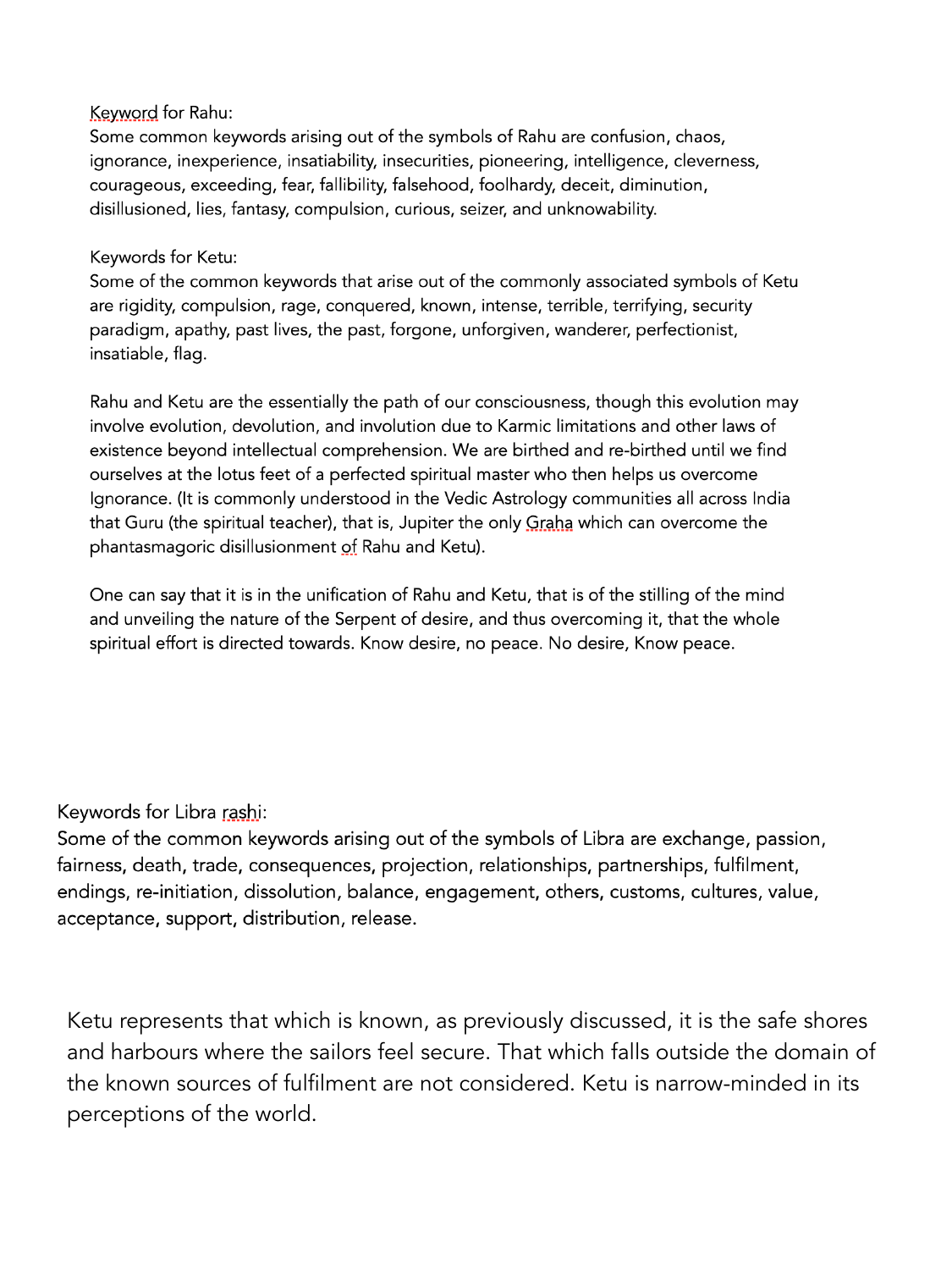The security paradigm arising form the past is that as long as I keep weighing the karmic scale, that is, as long as I keep a track of my actions and its consequences, and do what has always been fulfilling for me while constantly balancing the scale by engaging with others, I will be secure.

Only that which has been known to bring fulfilment is sought by the individual. Only some things are seen as a source of fulfilment and possibilities of exchange with the world.

It is anchored in the safe harbours of partnerships, others, trade, and mutually beneficial arrangements. One's own inspirations and aspirations are always negotiated and weighed in accordance with that of the other's. For instance, if a Ketu in Libra wants to start their own bakery business, they'd first look for partners. Another example could be, they may want to learn how to paint, but this activity may be sought by including others in the activity, and thus they may seek to involve their friends, spouse, family, community, build a business around this hobby, etc. The bhava yogas and bhava cusps involved would show which areas of life are involved in bringing this psychological proclivity into action.

Ketu in Libra seeks to be noticed by their peers, engage with the world, create all kinds of relationships with the world in search for fulfilment.

If the Venus is strongly placed in their chart, that is, it has adequate Shadbala, supportive Jagradaadi, Balaadi, and Lajjitaadi Avasthas, as well as Deeptaadi Avasthas, alongside, a timely activation through the various dasha systems, then the, Ketu in Libra will play out in their favour. The security paradigm would not falter, and the safe harbours of Ketu will find completion. The matters of the past will find closure as the experience of the past will be productively be utilised. On the other hand, if these aforesaid influences and confluence are unsupportive, then the matters depicted by this placement will falter, and the psychical karmic imprints of the past would not lead to a productive expression. The individual will still act out of the relationship centric security paradigm, but they would not be able to productively uphold their existence through such a system. One may seek a partnership but it would fail, one would depend on others and quickly be disappointed, one may have low self-worth and create chaotic life-situations by engaging in self-destructive choices through Libra representations.

Simply put, their personal choices involve others due to past-life experiences or in-born psychological proclivities, and therefore, the choices are not as personal as they seem. When others fail and falter in bringing the fulfilment that they seek, when the security paradigm of Ketu fails, they enter the domain of Rahu in Aries.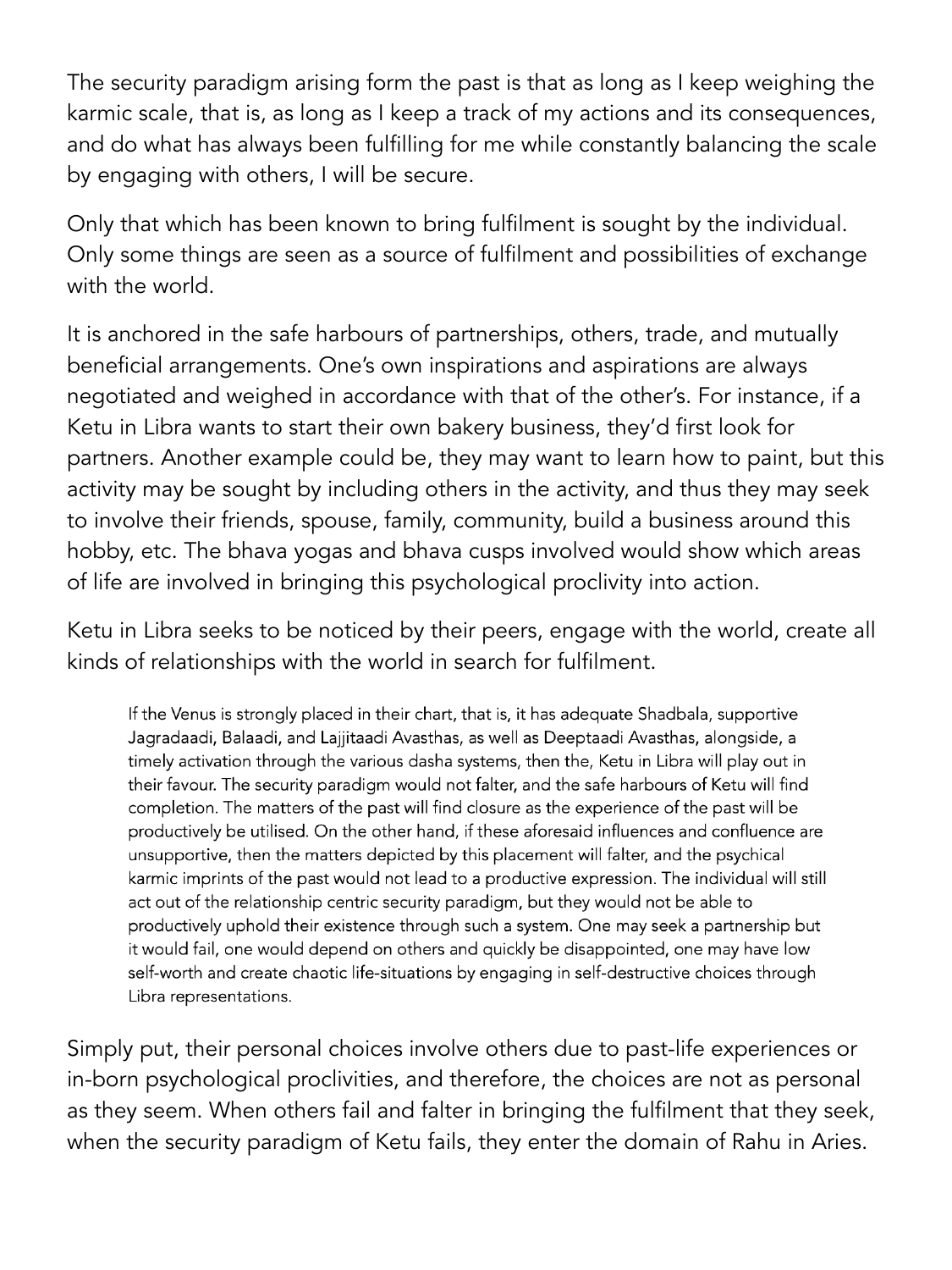The dependence on seeking fulfilment through Libra fails, and due to this breakdown, disappointing situations arise. That which has always seemed to work, the investment in other people, the known ways of fulfilment stop bringing a sense of inner-fulfilment and contentment.

Often during the mid-life, the native begins to think about how much they have invested in relationships and spouse, the various sacrifices they have made in choosing the other than themselves, their businesses and partners rather than their own individual inspirations and aspirations, ever-negotiating and conforming to the needs of the culture (Venus rules over culture as well), and the mid-crisis arrives.

Note: In the maturation age of the grahas, Ketu matures at the age of 42, and Rahu and the age of 48, and this process may be sped up or slowed down according to various other influences and confluences that are beyond the scope of this essay. This period of one's life is generally associated with the psychology of mid-life crisis. The crisis may arrive in the 50s or in 30s, depending upon the time-cycles/dasha of the grahas and innate personality of the individual.

The sailor must leave the safe shores where the anchored ship has found itself rusting and rotting, where the ransacked ketu-kingdom has led all the citizens to flee into the rahu-forests. The ships must leave the harbour, before the are sunk by the enemy.

## Keywords for Aries rashi:

The sign of Aries represent one's own inspirations, aspirations, call to adventure, innocent explorations, independence, initiating, beginning, self-will, intuition, courage, attempting, entrepreneurial, quick, hungry, thirsty, inspired, starting, individuality, self-awareness, origination, stubborn, seeking, adventurous, marching.

Due to Rahu's placement in this sign, we can extrapolate that the native does not have a previous karmic imprint in their consciousness surrounding the aforementioned Aries significations.

They stumble and fall, fail and falter in sailing these uncharted waters, but the ship somehow stays afloat as these complex compulsions and phantasmagoric disillusionments are explored.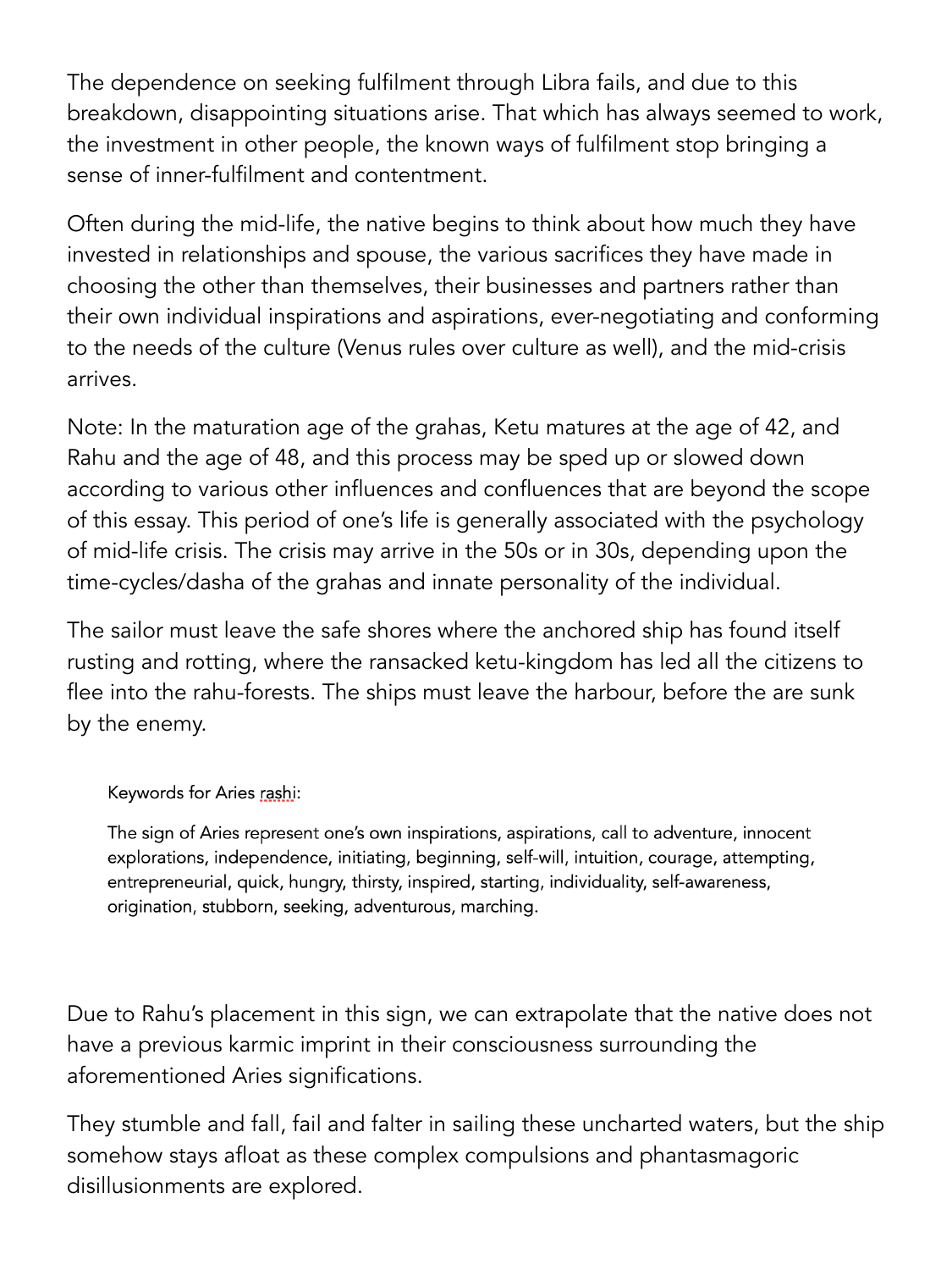Note: Rahu has been called the outcaste in the medieval books written in the dark ages. Ketu has been known to be of mixed caste and the significator of liberation. The liberation of Ketu comes from the dissatisfaction and apathy that it feels from where it is stationed in life. Ketu is the perfectionist who is ever-disappointed. It eventually turns inwards and releases itself into the realm of Parabrahman, or beyond-causal perfect states of being.

None of the original astrological texts, Brihat Parashara Hora Shashtra or Jaimini Upadesha bad-mouth Rahu, as the enlightened ones understand that every action is an expression of super-consciousness or Paramatma. The value judgment that we humans have are according to our own Ketu-Rahu compulsions and complexes. Rahu is only an outcaste in the world of a timid conformist, and Ketu a disappointed perfectionist only in the world of outwardly seeking worshippers of the physical senses.

The glass of water may have hot water in it, and we may have been told by others that the water in the glass is hot, but it is only when we actually touch the glass that we realise the exactness of its hotness and the various other sensations that come along with it. Rahu is the curiosity of the consciousness that seeks to touch the glass of water. Wisdom suggests that one must believe the words of the wise, that is, the water is hot and it will burn your hand, but wisdom simultaneously suggests that you will never know what heat and the pain induced from it means until you explore it yourself. Rahu's experiences cause delays, disruptions, and various difficulties, but the experienced gained is priceless though sometimes useless. It is painful path, an arduous one, but the destination may or may not be worth it. But Rahu explorations are inevitable and one must muster the courage to delve into these matters consciously.

Rahu in Aries requires of them to focalise their energy on that which they are hungry for, that which inspires them, that which they may believe is not the right thing to do but it is the thing that they have always wanted to do. These are far away from the Ketu in Libra lands of including others. Rahu in Aries are adventures which one must explore for the sake of oneself.

The eventual Rahu in Aries destination may be a disappointing one, no one can guarantee that sailing the unknown waters will bring great loots and beautiful